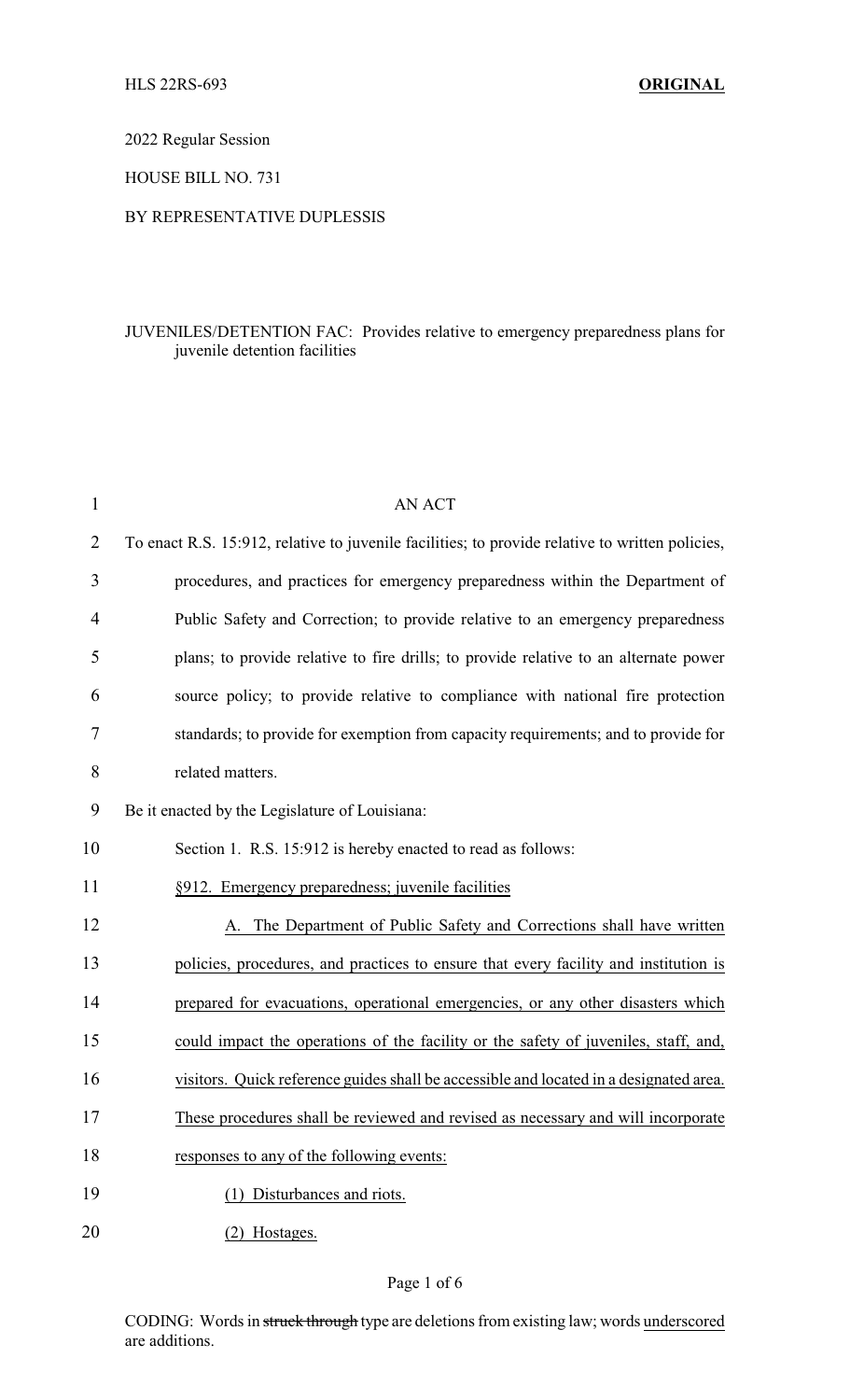| $\mathbf{1}$   | (3) Bomb threats.                                                                       |
|----------------|-----------------------------------------------------------------------------------------|
| $\overline{2}$ | (4) Use of emergency medical services.                                                  |
| 3              | (5) Gas leaks, spills, or attacks.                                                      |
| 4              | (6) Power failure.                                                                      |
| 5              | Escapes.<br>(7)                                                                         |
| 6              | (8) Severe weather, including hurricanes, tornadoes, or flooding.                       |
| 7              | (9) Fires and smoke.                                                                    |
| 8              | (10) Chemical leaks.                                                                    |
| 9              | (11) Work stoppage.                                                                     |
| 10             | (12) National security threats.                                                         |
| 11             | B. The emergency preparedness plan shall cover all of the following:                    |
| 12             | The identification of key personnel and their specific responsibilities<br>(1)          |
| 13             | during an emergency or disaster.                                                        |
| 14             | (2) Reciprocity agreements with other agencies or departments in accordance             |
| 15             | with Children's Code Article 822 pertaining to the housing of juveniles from            |
| 16             | evacuating facilities.                                                                  |
| 17             | Transportation to pre-determined evacuation sites.<br>(3)                               |
| 18             | (4) Notification to family members of a juvenile's location once he has been            |
| 19             | safely evacuated and upon his return to the facility.                                   |
| 20             | (5) Needs of juveniles with disabilities in cases of an emergency.                      |
| 21             | Immediate release of juveniles from locked areas in case of an<br>(6)                   |
| 22             | emergency, with clearly delineated responsibilities for unlocking doors.                |
| 23             | The evacuation of juveniles to safe or sheltered areas, including                       |
| 24             | procedures for addressing both planned and unplanned evacuations and to alternate       |
| 25             | locations both in close proximity to the facility as well as long distance evacuations. |
| 26             | (8) Access to medication and other necessary supplies or equipment.                     |
| 27             | (9) Development of protocols and agreements with local juvenile courts to               |
| 28             | release as many juveniles as possible to their families during an evacuation.           |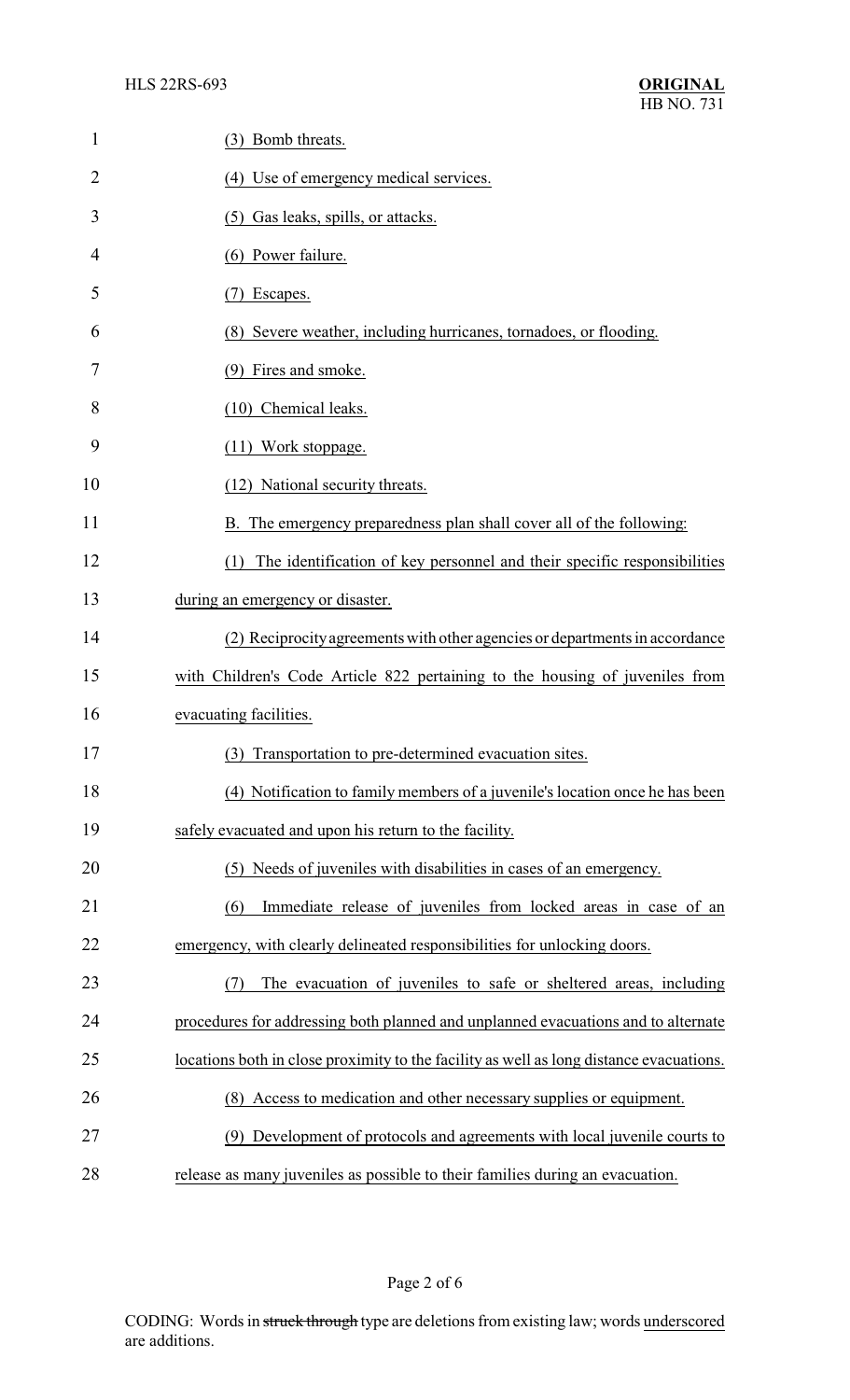| $\mathbf{1}$   | (10) Assessment of disaster-related mental health needs of juveniles and              |
|----------------|---------------------------------------------------------------------------------------|
| $\overline{2}$ | plans and protocols to meet these needs.                                              |
| 3              | $C(1)$ The department shall conduct one fire drill per month and one drill per        |
| $\overline{4}$ | shift every ninety days at varying times of the day. Documentation of the fire drill  |
| 5              | shall include all of the following:                                                   |
| 6              | (a) Date of the drill.                                                                |
| 7              | Time of the drill.<br>(b)                                                             |
| 8              | (c) Number of minutes to evacuate facility.                                           |
| 9              | (d) Number of juveniles evacuated.                                                    |
| 10             | (e) Problems observed during the drill.                                               |
| 11             | (f) Noted corrections to any problems observed during the drill.                      |
| 12             | Signatures of staff present during the drill.<br>$(\overline{g})$                     |
| 13             | The department shall make every effort to ensure that staff and juveniles<br>(2)      |
| 14             | in every facility recognize the nature and importance of fire drills.                 |
| 15             | D.(1) An alternate power source policy shall be developed. Each facility              |
| 16             | shall have an alternate source of electrical power that provides for the simultaneous |
| 17             | operations of life safety systems including all of the following:                     |
| 18             | (a) Emergency lighting.                                                               |
| 19             | (b) Illuminated emergency exit lights and signs.                                      |
| 20             | (c) Emergency audible communication systems and equipment.                            |
| 21             | (d) Fire detection alarms systems.                                                    |
| 22             | (e) Ventilation and smoke management systems.                                         |
| 23             | (f) Refrigeration of medication.                                                      |
| 24             | (g) Medical devices.                                                                  |
| 25             | (h) Door locking devices.                                                             |
| 26             | $(2)(a)$ The alternate power source system shall be tested by automatic               |
| 27             | self-checks or manual checks to ensure the system is in working condition.            |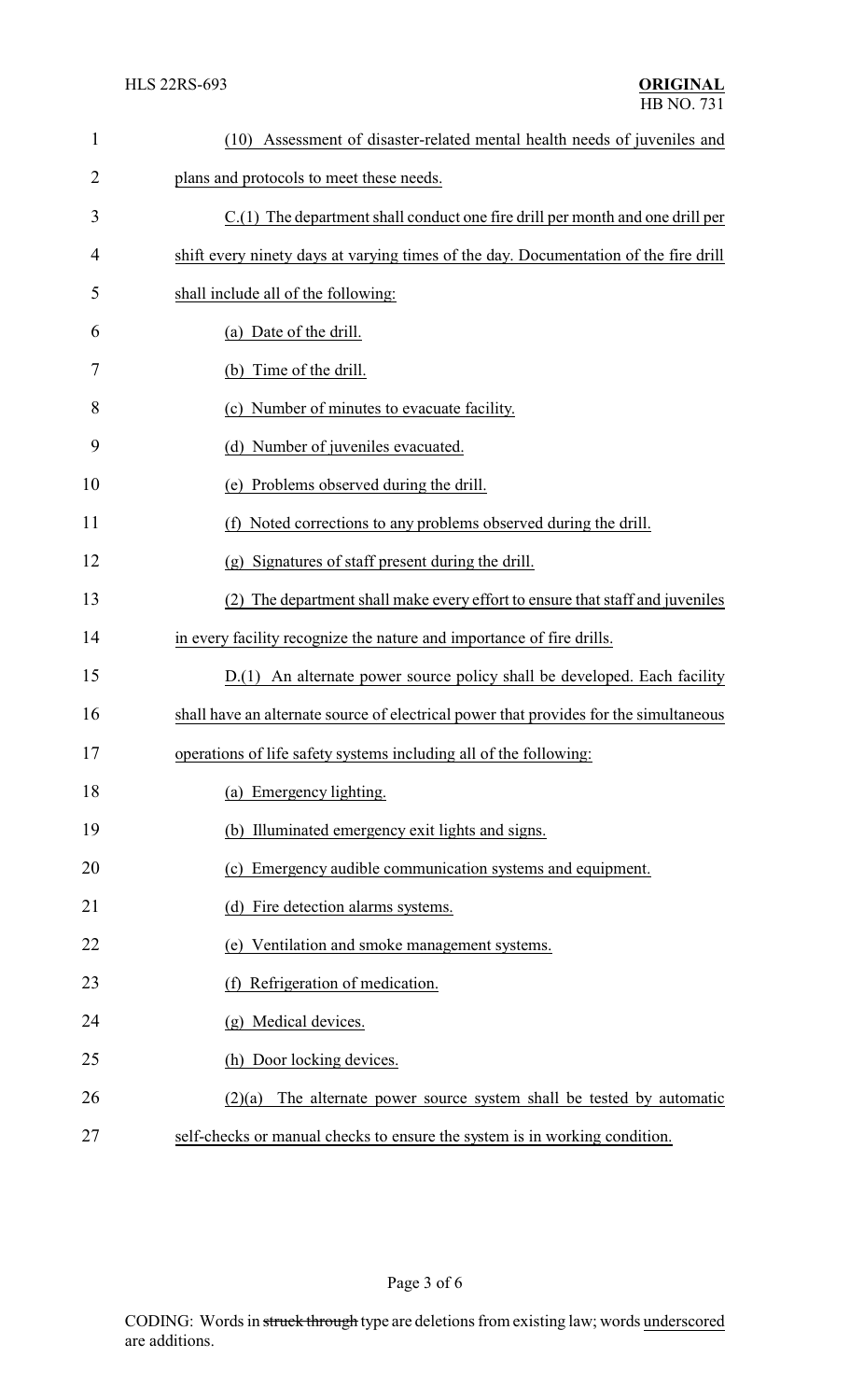| $\mathbf{1}$   | (b) Any system malfunctions or maintenance needs that are identified during             |
|----------------|-----------------------------------------------------------------------------------------|
| $\overline{2}$ | a test, or at any other time, shall be immediately submitted to the appropriate         |
| 3              | personnel through a written maintenance request by a facility staff member.             |
| 4              | $E(1)$ Each facility shall adhere to the applicable rules and regulations               |
| 5              | established in the National Fire Protection Association's Life Safety Code Standards.   |
| 6              | (2) The department will ensure that reliable means are provided to permit the           |
| 7              | prompt release of juveniles confined in locked sections, spaces, or rooms in the event  |
| 8              | of fire or other emergency.                                                             |
| 9              | Prompt release from secure areas shall be guaranteed on a twenty-four<br>(3)            |
| 10             | hour basis by sufficient personnel with ready access to keys.                           |
| 11             | F. Notwithstanding any other provision of law to the contrary, a facility               |
| 12             | shall be exempt from capacity requirements in order to house juveniles from any         |
| 13             | affected facility that is under a declared state of emergency due to a natural disaster |
| 14             | or other operational emergency.                                                         |
|                |                                                                                         |

## DIGEST

The digest printed below was prepared by House Legislative Services. It constitutes no part of the legislative instrument. The keyword, one-liner, abstract, and digest do not constitute part of the law or proof or indicia of legislative intent. [R.S. 1:13(B) and 24:177(E)]

HB 731 Original 2022 Regular Session Duplessis

**Abstract:** Provides relative to emergency preparedness procedures for juvenile facilities.

Proposed law provides that the DPS&C shall have written policies, procedures, and practices to ensure that every facility and institution is prepared for evacuations, operational emergencies, or any other disasters which could impact the operations of the facility or the safety of juveniles, staff, and, visitors. Provides for quick reference guides shall be accessible and located in a designated area.

Proposed law provides that evacuation, operational emergency, or any other disaster procedures shall be reviewed and revised as necessary and will incorporate responses to any of the following events: Disturbances and riots; hostages; bomb threats; use of emergency medical services; gas leaks, spills, or attacks; power failure; escapes; severe weather, including hurricanes, tornadoes, or flooding; fires and smoke; chemical leaks; work stoppage; or national security threats.

Proposed law provides that emergency preparedness plan shall cover all of the following:

(1) The identification of key personnel and their specific responsibilities during an emergency or disaster.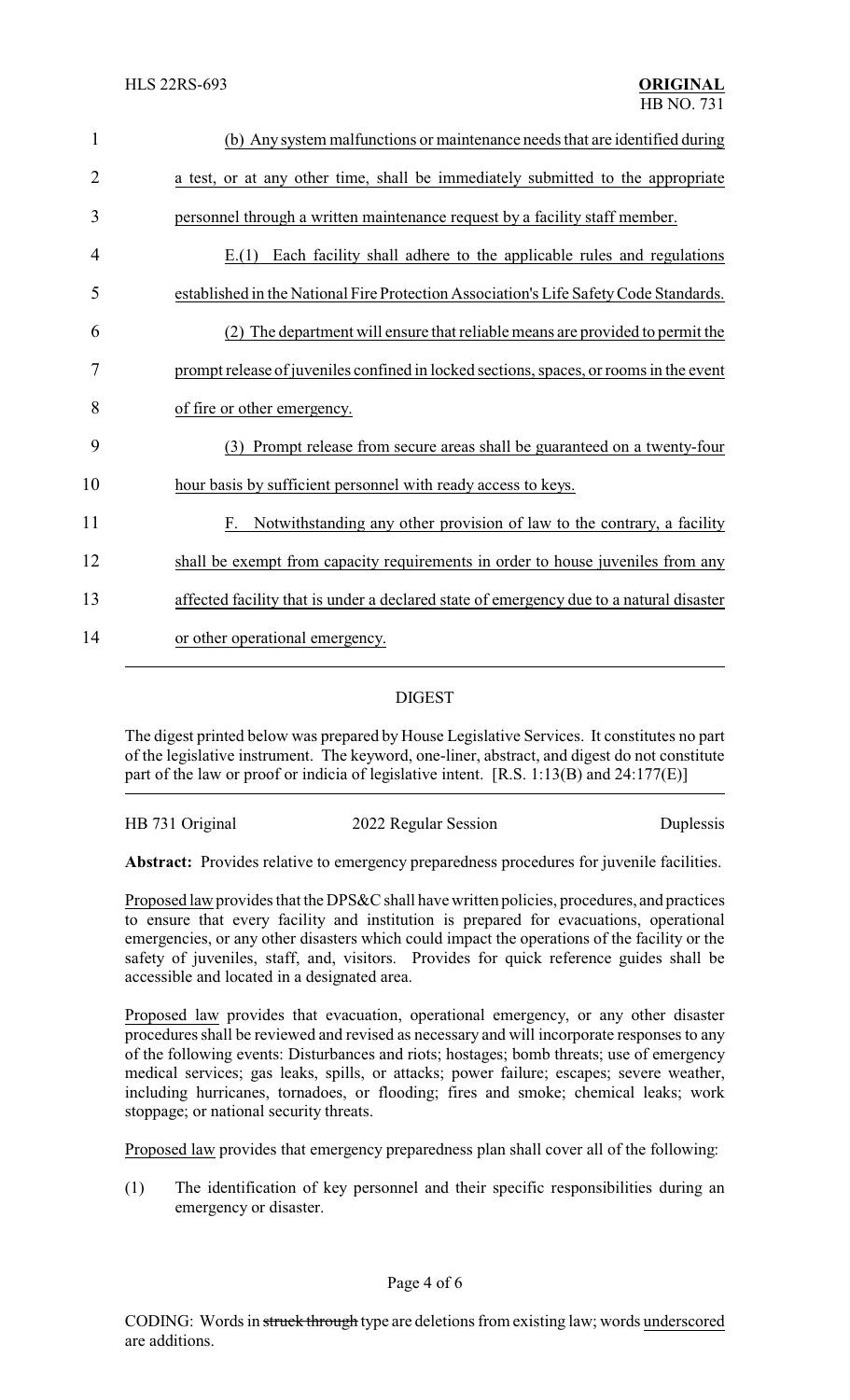- (2) Reciprocity agreements with other agencies or departments in accordance with present law (Ch. C. Art. 822) pertaining to the housing of juveniles from evacuating facilities.
- (3) Transportation to pre-determined evacuation sites.
- (4) Notification to family members of a juvenile's location once he has been safely evacuated and upon his return to the facility.
- (5) Needs of juveniles with disabilities in cases of an emergency.
- (6) Immediate release of juveniles from locked areas in case of an emergency, with clearly delineated responsibilities for unlocking doors.
- (7) The evacuation of juveniles to safe or sheltered areas, including procedures for addressing both planned and unplanned evacuations and to alternate locations both in close proximity to the facility as well as long distance evacuations.
- (8) Access to medication and other necessary supplies or equipment.
- (9) Development of protocols and agreements with local juvenile courts to release as many juveniles as possible to their families during an evacuation.
- (10) Assessment of disaster-related mental health needs of juveniles and plans and protocols to meet these needs.

Proposed law provides that DPS&C shall conduct one fire drill per month and one drill per shift every 90 days at varying times of the day. Provides that documentation of the fire drill shall include all of the following: the date and time of the drill; the number of minutes to evacuate facility; the number of juveniles evacuated; problems observed during the drill and noted corrections to these problems; and signatures of staff present during the drill.

Proposed law provides that the DPS&C shall make every effort to ensure that staff and juveniles in every facility recognize the nature and importance of fire drills.

Proposed law provides for the development of an alternate power source policy. Provides that each facility shall have an alternate source of electrical power that provides for the simultaneous operations of life safety systems including all of the following: Emergency lighting; illuminated emergency exit lights and signs; emergency audible communication systems and equipment; fire detection alarms systems; ventilation and smoke management systems; refrigeration of medication; medical devices; and door locking devices.

Proposed law provides that the alternate power source system shall be tested by automatic self-checks or manual checks to ensure the system is in working condition. Provides that any system malfunctions or maintenance needs that are identified during a test, or at any other time, shall be immediately submitted to the appropriate personnel through a written maintenance request by a facility staff member.

Proposed law provides that each facility shall adhere to the applicable rules and regulations established in the National Fire Protection Association's Life Safety Code Standards.

Proposed law provides that the DPS&C will ensure that reliable means are provided to permit the prompt release of juveniles confined in locked sections, spaces, or rooms in the event of fire or other emergency.

Proposed law provides that prompt release from secure areas shall be guaranteed on a 24 hour basis by sufficient personnel with ready access to keys.